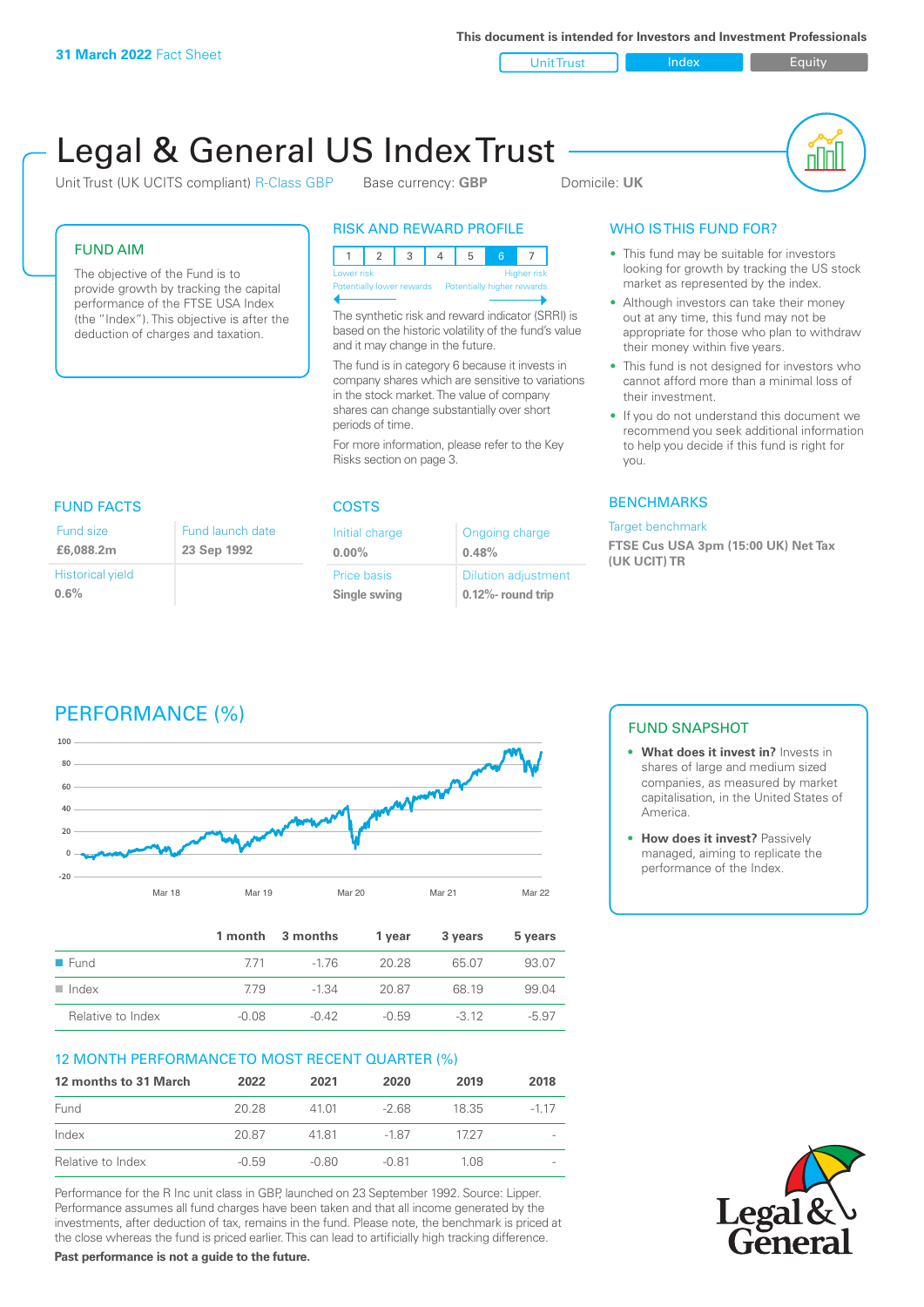### Legal & General US Index Trust

Unit Trust (UK UCITS compliant) R-Class GBP

### PORTFOLIO BREAKDOWN

All data sources are a combination of LGIM and the Fund Accountant unless otherwise stated. Totals may not sum to due to rounding. In order to minimise transaction costs, the Fund will not always own all the assets that constitute the index and on occasion it will own assets that are not in the index. The number of fund holdings can also differ from the index due to corporate events and proxy holdings.



#### SECTOR (%)

| ■ Technology               | 29.6 |
|----------------------------|------|
| ■ Consumer Discretionary   | 15.3 |
| $\blacksquare$ Health Care | 12.9 |
| $\blacksquare$ Industrials | 11.9 |
| $\blacksquare$ Financials  | 10.9 |
| ■ Consumer Staples         | 5.2  |
| <b>Energy</b>              | 3.8  |
| ■ Real Estate              | 3.0  |
| $\blacksquare$ Utilities   | 29   |
| ■ Telecommunications       | 2.8  |
| ■ Basic Materials          | 1.9  |
|                            |      |

#### COUNTRY (%)

United States 100.0

#### MARKET CAPITALISATION (%) TOP 10 HOLDINGS (%)

| ■ Large              | 81.9 |
|----------------------|------|
| $\blacksquare$ Mid   | 18.1 |
| $\blacksquare$ Small | 0.0  |

■ Top 10 holdings 27.5% Rest of portfolio 72.5% No. of holdings in fund 622 No. of holdings in index 623

| Apple              | 67  |
|--------------------|-----|
| Microsoft          | 5.8 |
| Amazon.Com         | 3.5 |
| Tesla              | 22  |
| Alphabet A         | 2.1 |
| Alphabet C         | 19  |
| <b>NVIDIA</b>      | 1.6 |
| Meta Platforms A   | 1.3 |
| Unitedhealth Group | 12  |
| Johnson & Johnson  | 12  |
|                    |     |



The Index Fund Management team comprises 25 fund managers, supported by two analysts. Management oversight is provided by the Global Head of Index Funds. The team has average industry experience of 15 years, of which seven years has been at LGIM, and is focused on achieving the equally important objectives of close tracking and maximising returns.